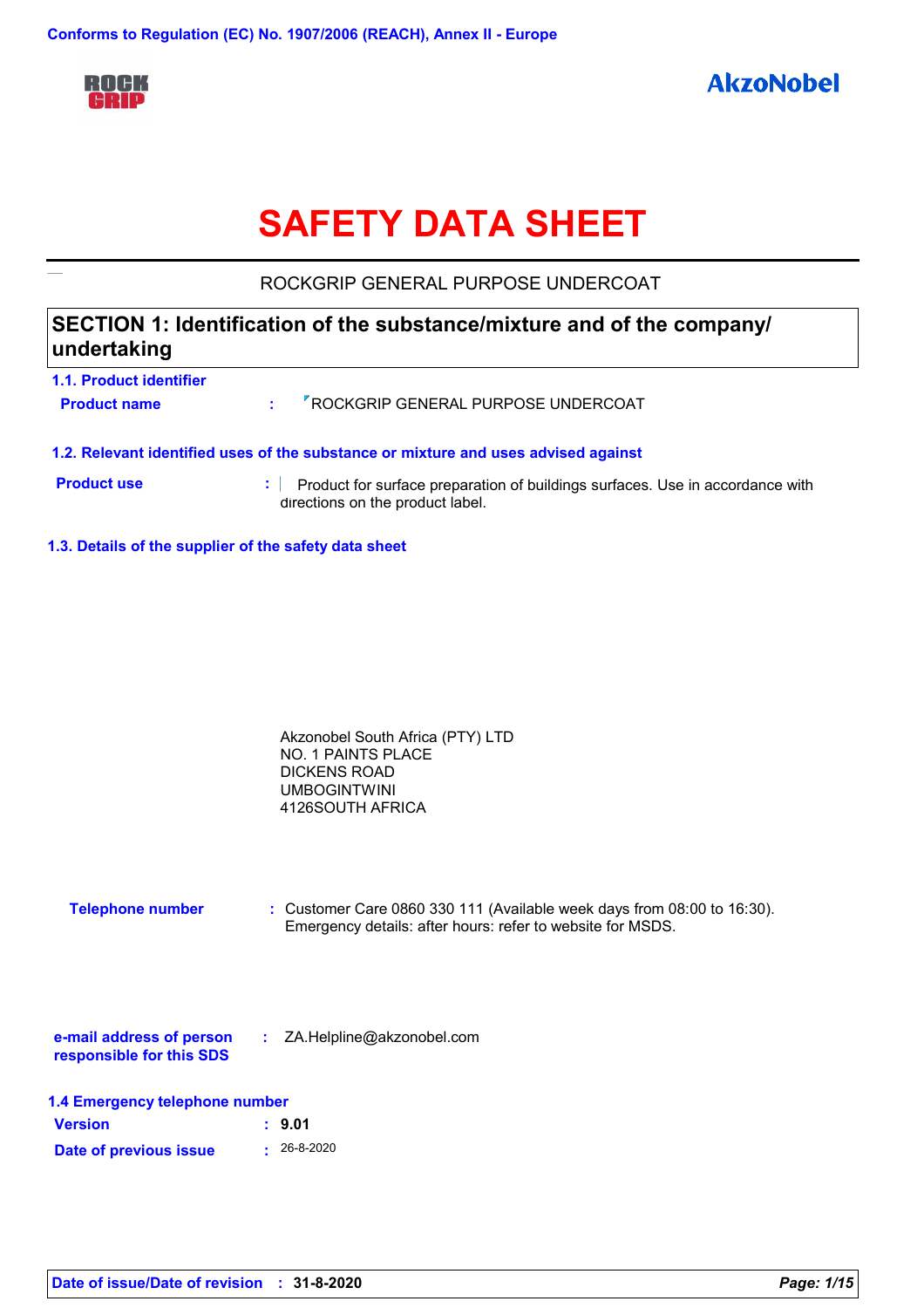## **SECTION 2: Hazards identification**

| 2.1 Classification of the substance or mixture                                                                                                                  |                                                                                                                                                                                                          |  |
|-----------------------------------------------------------------------------------------------------------------------------------------------------------------|----------------------------------------------------------------------------------------------------------------------------------------------------------------------------------------------------------|--|
| <b>Product definition</b>                                                                                                                                       | $:$ Mixture                                                                                                                                                                                              |  |
| Flam. Liq. 3, H226<br><b>STOT RE 2, H373</b><br>Aquatic Chronic 3, H412                                                                                         | Classification according to Regulation (EC) No. 1272/2008 [CLP/GHS]                                                                                                                                      |  |
|                                                                                                                                                                 | The product is classified as hazardous according to Regulation (EC) 1272/2008 as amended.                                                                                                                |  |
| <b>Ingredients of unknown</b><br>toxicity                                                                                                                       | $: 0\%$                                                                                                                                                                                                  |  |
| <b>Ingredients of unknown</b><br>ecotoxicity                                                                                                                    | $: 0\%$                                                                                                                                                                                                  |  |
|                                                                                                                                                                 | See Section 16 for the full text of the H statements declared above.<br>See Section 11 for more detailed information on health effects and symptoms.                                                     |  |
| <b>2.2 Label elements</b>                                                                                                                                       |                                                                                                                                                                                                          |  |
| <b>Hazard pictograms</b>                                                                                                                                        |                                                                                                                                                                                                          |  |
| <b>Signal word</b>                                                                                                                                              | : Warning                                                                                                                                                                                                |  |
| <b>Hazard statements</b>                                                                                                                                        | : H226 - Flammable liquid and vapour.<br>H373 - May cause damage to organs through prolonged or repeated exposure.<br>H412 - Harmful to aquatic life with long lasting effects.                          |  |
| <b>Precautionary statements</b>                                                                                                                                 |                                                                                                                                                                                                          |  |
| <b>General</b>                                                                                                                                                  | : P102 - Keep out of reach of children.<br>P101 - If medical advice is needed, have product container or label at hand.                                                                                  |  |
| <b>Prevention</b>                                                                                                                                               | : P210 - Keep away from heat, hot surfaces, sparks, open flames and other ignition<br>sources. No smoking.<br>P233 - Keep container tightly closed.<br>P260 - Do not breathe vapour.                     |  |
| <b>Response</b>                                                                                                                                                 | : P312 - Call a POISON CENTER or doctor/physician if you feel unwell.                                                                                                                                    |  |
| <b>Storage</b>                                                                                                                                                  | $:$ P235 - Keep cool.                                                                                                                                                                                    |  |
| <b>Disposal</b>                                                                                                                                                 | : P501 - Dispose of contents and container in accordance with all local, regional,<br>national or international regulations.                                                                             |  |
| <b>Hazardous ingredients</b>                                                                                                                                    | Naphtha (petroleum), hydrodesulfurized heavy<br>Solvent naphtha (petroleum), medium aliph.                                                                                                               |  |
| <b>Supplemental label</b><br>elements                                                                                                                           | : Contains neodecanoic acid, cobalt salt and butanone oxime. May produce an<br>allergic reaction.<br>Warning! Hazardous respirable droplets may be formed when sprayed. Do not<br>breathe spray or mist. |  |
| <b>Annex XVII - Restrictions</b><br>on the manufacture,<br>placing on the market and<br>use of certain dangerous<br>substances, mixtures and<br><b>articles</b> | : Not applicable.                                                                                                                                                                                        |  |
| <b>Special packaging requirements</b>                                                                                                                           |                                                                                                                                                                                                          |  |
| <b>Containers to be fitted</b><br>with child-resistant<br>fastenings                                                                                            | : Not applicable.                                                                                                                                                                                        |  |
| <b>Tactile warning of danger</b>                                                                                                                                | : Yes, applicable.                                                                                                                                                                                       |  |
| <b>2.3 Other hazards</b>                                                                                                                                        |                                                                                                                                                                                                          |  |
| Other hazards which do                                                                                                                                          | : None known.                                                                                                                                                                                            |  |

**not result in classification**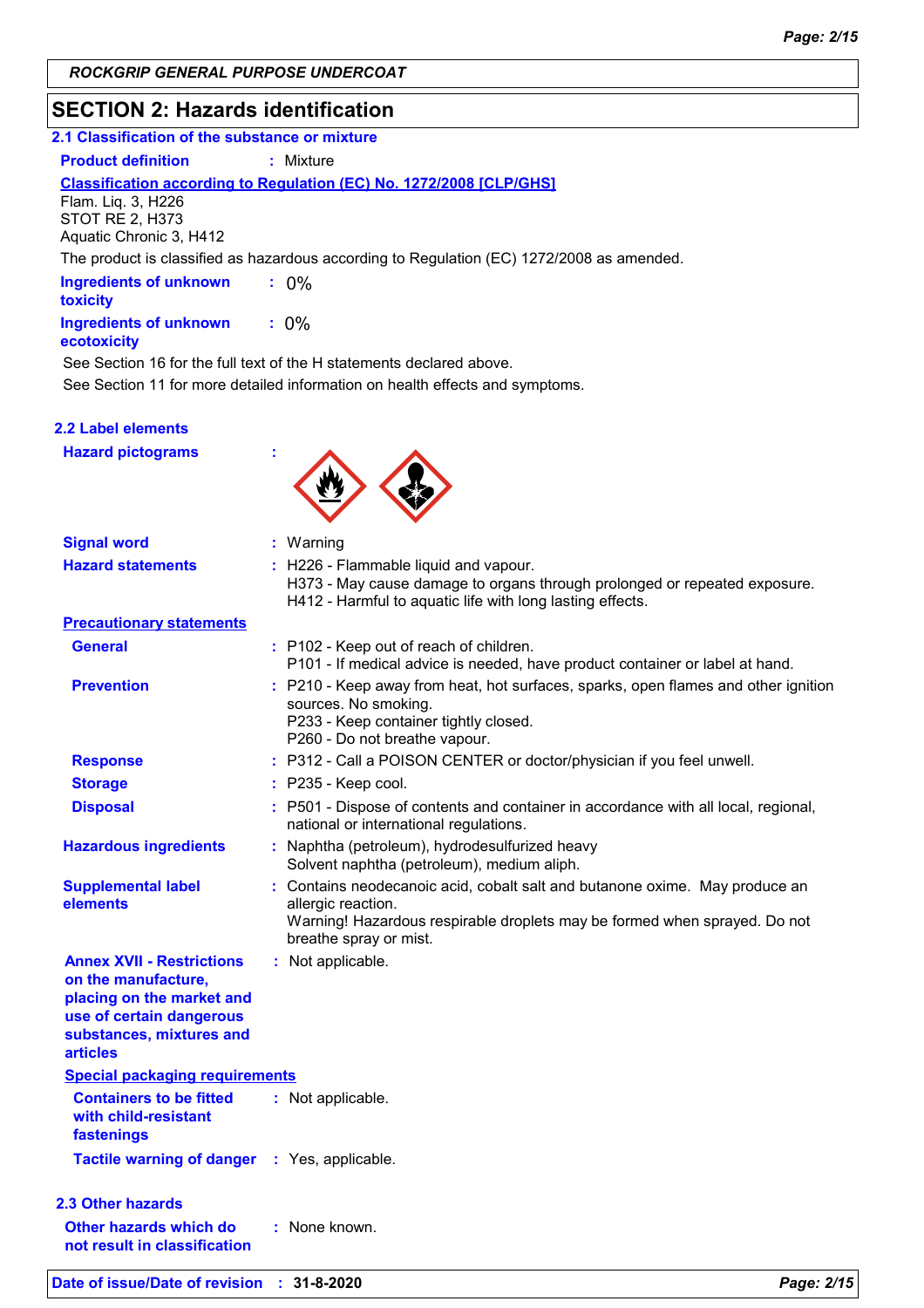## **SECTION 3: Composition/information on ingredients**

| <b>3.2 Mixtures</b>                             | ÷<br>Mixture                                                                               |               |                                                                                                                                                                                              |             |
|-------------------------------------------------|--------------------------------------------------------------------------------------------|---------------|----------------------------------------------------------------------------------------------------------------------------------------------------------------------------------------------|-------------|
| <b>Product/ingredient name</b>                  | <b>Identifiers</b>                                                                         | $\frac{9}{6}$ | <b>Regulation (EC) No.</b><br>1272/2008 [CLP]                                                                                                                                                | <b>Type</b> |
| Naphtha (petroleum),<br>hydrodesulfurized heavy | EC: 265-185-4<br>CAS: 64742-82-1                                                           | 210 - <20     | Flam. Liq. 3, H226<br>STOT SE 3, H336<br>STOT RE 2, H373 (respiratory system)<br>Asp. Tox. 1, H304<br>Aquatic Chronic 2, H411                                                                | $[1]$       |
| Solvent naphtha (petroleum),<br>medium aliph.   | EC: 265-191-7<br>CAS: 64742-88-7<br>Index:<br>649-405-00-X                                 | ~10           | STOT RE 1, H372 (central nervous system<br>(CNS)<br>Asp. Tox. 1, H304                                                                                                                        | $[1]$       |
| Solvent naphtha (petroleum),                    | EC: 265-198-5                                                                              | ≤3            | Flam. Liq. 3, H226                                                                                                                                                                           | $[1]$       |
| heavy arom.<br>Methyl ethyl ketoxime            | CAS: 64742-94-5<br>REACH #:<br>01-2119539477-28<br>EC: 202-496-6<br>CAS: 96-29-7<br>Index: | ∣≤0,3         | Asp. Tox. 1, H304<br>Acute Tox. 4, H312<br>Eye Dam. 1, H318<br>Skin Sens. 1, H317<br>Carc. 2, H351                                                                                           | $[1]$       |
| calcium bis<br>(2-ethylhexanoate)               | 616-014-00-0<br>REACH #:<br>01-2119978297-19<br>EC: 205-249-0<br>CAS: 136-51-6             | ∣≤0,3         | Eye Dam. 1, H318<br>Repr. 2, H361fd (Fertility and Unborn child)                                                                                                                             | $[1]$       |
| neodecanoic acid, cobalt salt                   | EC: 248-373-0<br>CAS: 27253-31-2                                                           | 50,3∣         | Acute Tox. 4, H302<br>Skin Irrit. 2, H315<br>Skin Sens. 1, H317<br>Repr. 2, H361fd (Fertility and Unborn child)<br>Aquatic Chronic 3, H412                                                   | $[1]$       |
| mesitylene                                      | EC: 203-604-4<br>CAS: 108-67-8<br>Index:<br>601-025-00-5                                   | ≤0,1          | Flam. Liq. 3, H226<br><b>STOT SE 3, H335</b><br>Aquatic Chronic 2, H411                                                                                                                      | [1] [2]     |
| 2-butoxyethanol                                 | REACH #:<br>01-2119475108-36<br>EC: 203-905-0<br>CAS: 111-76-2<br>Index:<br>603-014-00-0   | l≤0,1         | Acute Tox. 4, H302<br>Acute Tox. 4, H312<br>Acute Tox. 4, H332<br>Skin Irrit. 2, H315<br>Eye Irrit. 2, H319                                                                                  | [1] [2]     |
| 2-butoxyethanol                                 | EC: 203-905-0<br>CAS: 111-76-2<br>Index:<br>603-014-00-0                                   | $\leq 0,1$    | Acute Tox. 4, H302<br>Acute Tox. 4, H312<br>Acute Tox. 4, H332<br>Skin Irrit. 2, H315<br>Eye Irrit. 2, H319<br>See Section 16 for<br>the full text of the H<br>statements declared<br>above. | [1] [2]     |

There are no additional ingredients present which, within the current knowledge of the supplier and in the concentrations applicable, are classified as hazardous to health or the environment, are PBTs, vPvBs or Substances of equivalent concern, or have been assigned a workplace exposure limit and hence require reporting in this section.

**Type** 

[1] Substance classified with a health or environmental hazard

[2] Substance with a workplace exposure limit

[3] Substance meets the criteria for PBT according to Regulation (EC) No. 1907/2006, Annex XIII

[4] Substance meets the criteria for vPvB according to Regulation (EC) No. 1907/2006, Annex XIII

[5] Substance of equivalent concern

[6] Additional disclosure due to company policy

Occupational exposure limits, if available, are listed in Section 8.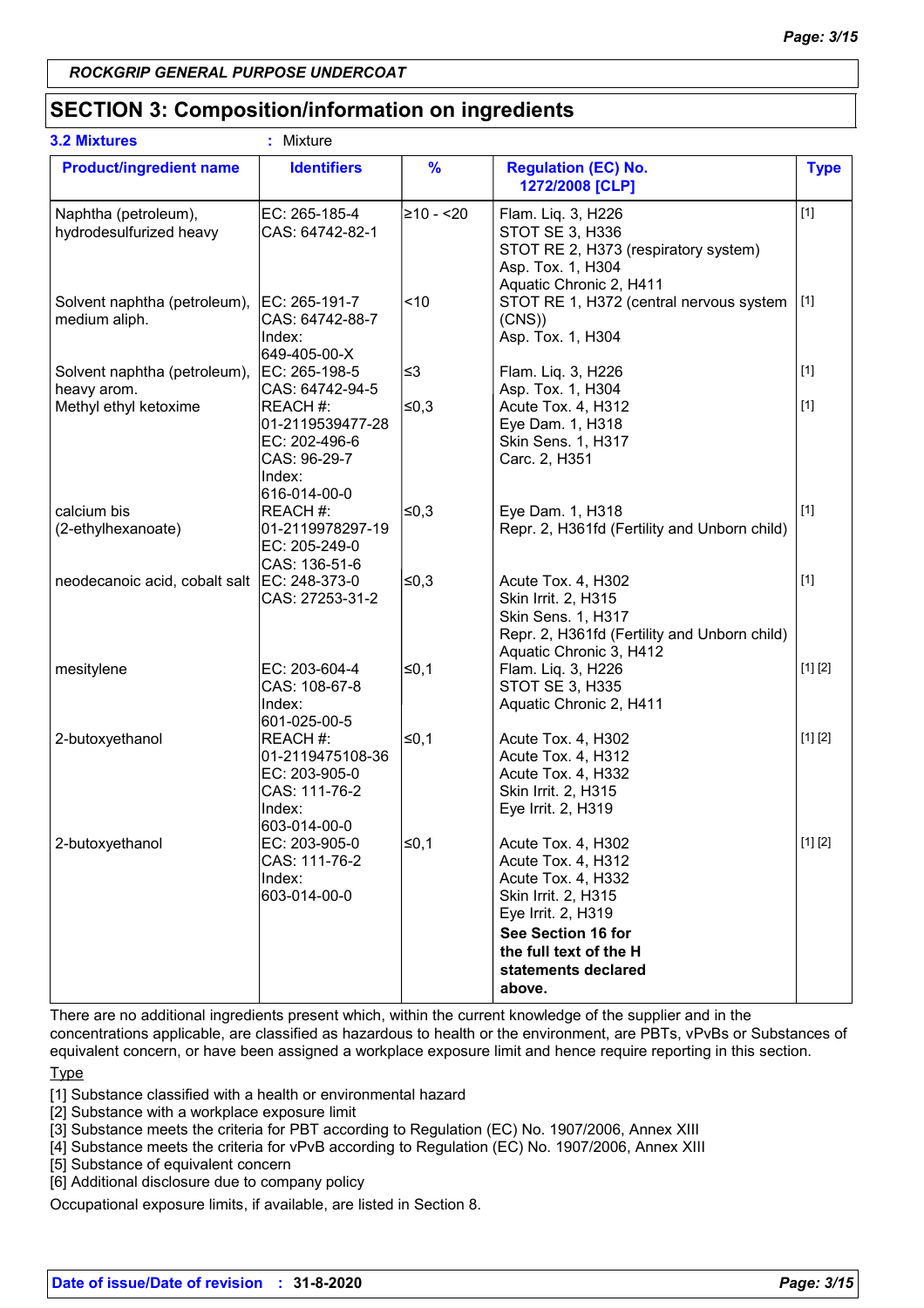## **SECTION 4: First aid measures**

| <b>4.1 Description of first aid measures</b> |                                                                                                                                                                                                             |
|----------------------------------------------|-------------------------------------------------------------------------------------------------------------------------------------------------------------------------------------------------------------|
| <b>General</b>                               | : In all cases of doubt, or when symptoms persist, seek medical attention. Never give<br>anything by mouth to an unconscious person. If unconscious, place in recovery<br>position and seek medical advice. |
| <b>Eye contact</b>                           | : Remove contact lenses, irrigate copiously with clean, fresh water, holding the<br>eyelids apart for at least 10 minutes and seek immediate medical advice.                                                |
| <b>Inhalation</b>                            | : Remove to fresh air. Keep person warm and at rest. If not breathing, if breathing is<br>irregular or if respiratory arrest occurs, provide artificial respiration or oxygen by<br>trained personnel.      |
| <b>Skin contact</b>                          | : Remove contaminated clothing and shoes. Wash skin thoroughly with soap and<br>water or use recognised skin cleanser. Do NOT use solvents or thinners.                                                     |
| <b>Ingestion</b>                             | : If swallowed, seek medical advice immediately and show the container or label.<br>Keep person warm and at rest. Do NOT induce vomiting.                                                                   |
| <b>Protection of first-aiders</b>            | : No action shall be taken involving any personal risk or without suitable training. It<br>may be dangerous to the person providing aid to give mouth-to-mouth resuscitation.                               |

#### **4.2 Most important symptoms and effects, both acute and delayed**

There are no data available on the mixture itself. The mixture has been assessed following the conventional method of the CLP Regulation (EC) No 1272/2008 and is classified for toxicological properties accordingly. See Sections 2 and 3 for details.

Exposure to component solvent vapour concentrations in excess of the stated occupational exposure limit may result in adverse health effects such as mucous membrane and respiratory system irritation and adverse effects on the kidneys, liver and central nervous system. Symptoms and signs include headache, dizziness, fatigue, muscular weakness, drowsiness and, in extreme cases, loss of consciousness.

Solvents may cause some of the above effects by absorption through the skin. Repeated or prolonged contact with the mixture may cause removal of natural fat from the skin, resulting in non-allergic contact dermatitis and absorption through the skin.

If splashed in the eyes, the liquid may cause irritation and reversible damage.

Ingestion may cause nausea, diarrhea and vomiting.

This takes into account, where known, delayed and immediate effects and also chronic effects of components from short-term and long-term exposure by oral, inhalation and dermal routes of exposure and eye contact.

Contains butanone oxime, neodecanoic acid, cobalt salt. May produce an allergic reaction.

#### **4.3 Indication of any immediate medical attention and special treatment needed**

| <b>Notes to physician</b>  | : Treat symptomatically. Contact poison treatment specialist immediately if large |
|----------------------------|-----------------------------------------------------------------------------------|
|                            | quantities have been ingested or inhaled.                                         |
| <b>Specific treatments</b> | No specific treatment.                                                            |

See toxicological information (Section 11)

## **SECTION 5: Firefighting measures**

| 5.1 Extinguishing media                |                                                                      |
|----------------------------------------|----------------------------------------------------------------------|
| <b>Suitable extinguishing</b><br>media | : Recommended: alcohol-resistant foam, $CO2$ , powders, water spray. |
| Unsuitable extinguishing<br>media      | : Do not use water jet.                                              |
|                                        |                                                                      |

| 5.2 Special hazards arising from the substance or mixture |                                                                                                                              |
|-----------------------------------------------------------|------------------------------------------------------------------------------------------------------------------------------|
| <b>Hazards from the</b><br>substance or mixture           | : Fire will produce dense black smoke. Exposure to decomposition products may<br>cause a health hazard.                      |
| <b>Hazardous combustion</b><br><b>products</b>            | : Decomposition products may include the following materials: carbon monoxide,<br>carbon dioxide, smoke, oxides of nitrogen. |

**5.3 Advice for firefighters**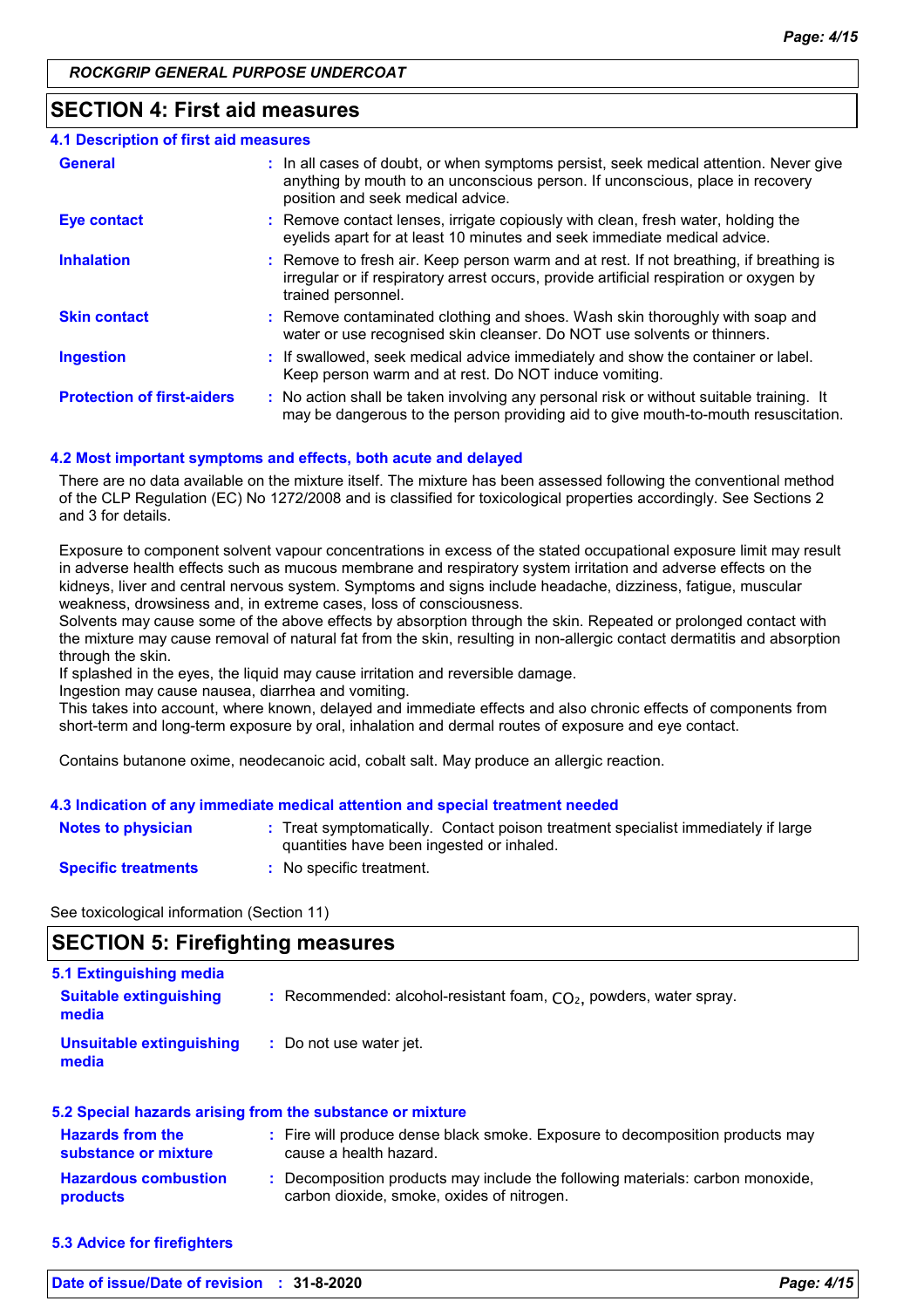## **SECTION 5: Firefighting measures**

| <b>Special protective actions</b>                        | : Cool closed containers exposed to fire with water. Do not release runoff from fire to |
|----------------------------------------------------------|-----------------------------------------------------------------------------------------|
| for fire-fighters                                        | drains or watercourses.                                                                 |
| <b>Special protective</b><br>equipment for fire-fighters | : Appropriate breathing apparatus may be required.                                      |

## **SECTION 6: Accidental release measures**

|                                                                | 6.1 Personal precautions, protective equipment and emergency procedures                                                                                                                                                                                                            |
|----------------------------------------------------------------|------------------------------------------------------------------------------------------------------------------------------------------------------------------------------------------------------------------------------------------------------------------------------------|
| For non-emergency<br>personnel                                 | : Exclude sources of ignition and ventilate the area. Avoid breathing vapour or mist.<br>Refer to protective measures listed in sections 7 and 8.                                                                                                                                  |
|                                                                | For emergency responders : If specialised clothing is required to deal with the spillage, take note of any<br>information in Section 8 on suitable and unsuitable materials. See also the<br>information in "For non-emergency personnel".                                         |
| <b>6.2 Environmental</b><br>precautions                        | : Do not allow to enter drains or watercourses. If the product contaminates lakes,<br>rivers, or sewers, inform the appropriate authorities in accordance with local<br>regulations.                                                                                               |
| 6.3 Methods and material<br>for containment and<br>cleaning up | : Contain and collect spillage with non-combustible, absorbent material e.g. sand,<br>earth, vermiculite or diatomaceous earth and place in container for disposal<br>according to local regulations (see Section 13). Preferably clean with a detergent.<br>Avoid using solvents. |
| 6.4 Reference to other<br><b>sections</b>                      | : See Section 1 for emergency contact information.<br>See Section 8 for information on appropriate personal protective equipment.<br>See Section 13 for additional waste treatment information.                                                                                    |

## **SECTION 7: Handling and storage**

The information in this section contains generic advice and guidance. The list of Identified Uses in Section 1 should be consulted for any available use-specific information provided in the Exposure Scenario(s).

| <b>7.1 Precautions for safe</b><br>handling | : Prevent the creation of flammable or explosive concentrations of vapours in air and<br>avoid vapour concentrations higher than the occupational exposure limits.<br>In addition, the product should only be used in areas from which all naked lights and<br>other sources of ignition have been excluded. Electrical equipment should be<br>protected to the appropriate standard.<br>Mixture may charge electrostatically: always use earthing leads when transferring<br>from one container to another.<br>Operators should wear antistatic footwear and clothing and floors should be of the<br>conducting type.<br>Keep away from heat, sparks and flame. No sparking tools should be used.<br>Avoid contact with skin and eyes. Avoid the inhalation of dust, particulates, spray or<br>mist arising from the application of this mixture. Avoid inhalation of dust from<br>sanding.<br>Eating, drinking and smoking should be prohibited in areas where this material is<br>handled, stored and processed.<br>Put on appropriate personal protective equipment (see Section 8).<br>Never use pressure to empty. Container is not a pressure vessel.<br>Always keep in containers made from the same material as the original one.<br>Comply with the health and safety at work laws.<br>Do not allow to enter drains or watercourses.<br>Information on fire and explosion protection<br>Vapours are heavier than air and may spread along floors. Vapours may form<br>explosive mixtures with air. |
|---------------------------------------------|--------------------------------------------------------------------------------------------------------------------------------------------------------------------------------------------------------------------------------------------------------------------------------------------------------------------------------------------------------------------------------------------------------------------------------------------------------------------------------------------------------------------------------------------------------------------------------------------------------------------------------------------------------------------------------------------------------------------------------------------------------------------------------------------------------------------------------------------------------------------------------------------------------------------------------------------------------------------------------------------------------------------------------------------------------------------------------------------------------------------------------------------------------------------------------------------------------------------------------------------------------------------------------------------------------------------------------------------------------------------------------------------------------------------------------------------------------------------------------------------------------------|
|---------------------------------------------|--------------------------------------------------------------------------------------------------------------------------------------------------------------------------------------------------------------------------------------------------------------------------------------------------------------------------------------------------------------------------------------------------------------------------------------------------------------------------------------------------------------------------------------------------------------------------------------------------------------------------------------------------------------------------------------------------------------------------------------------------------------------------------------------------------------------------------------------------------------------------------------------------------------------------------------------------------------------------------------------------------------------------------------------------------------------------------------------------------------------------------------------------------------------------------------------------------------------------------------------------------------------------------------------------------------------------------------------------------------------------------------------------------------------------------------------------------------------------------------------------------------|

#### **7.2 Conditions for safe storage, including any incompatibilities**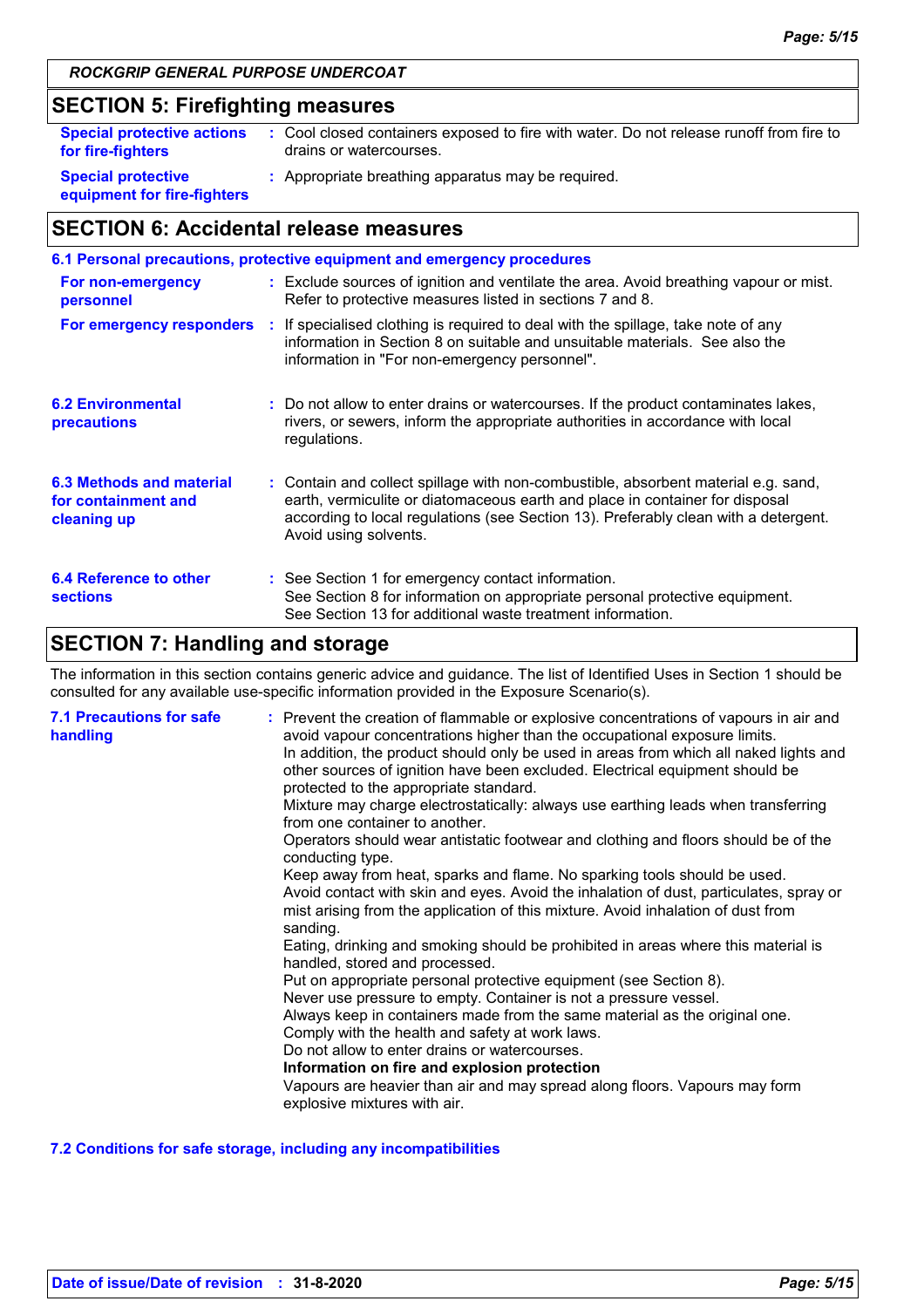## **SECTION 7: Handling and storage**

Store in accordance with local regulations.

#### **Notes on joint storage**

Keep away from: oxidising agents, strong alkalis, strong acids.

#### **Additional information on storage conditions**

Observe label precautions. Store in a dry, cool and well-ventilated area. Keep away from heat and direct sunlight. Keep away from sources of ignition. No smoking. Prevent unauthorised access. Containers that have been opened must be carefully resealed and kept upright to prevent leakage.

#### **7.3 Specific end use(s)**

**Recommendations : Industrial sector specific : solutions** : Not available. : Not available.

## **SECTION 8: Exposure controls/personal protection**

The information in this section contains generic advice and guidance. Information is provided based on typical anticipated uses of the product. Additional measures might be required for bulk handling or other uses that could significantly increase worker exposure or environmental releases.

#### **8.1 Control parameters**

#### **Occupational exposure limits**

| <b>Product/ingredient name</b>                           | <b>Exposure limit values</b>                                                                                                                                                                                                                                                                                                                                                                                                                                                                                                                                                                                                                                                                                                                                                                                                                                                                                                                                                                                        |
|----------------------------------------------------------|---------------------------------------------------------------------------------------------------------------------------------------------------------------------------------------------------------------------------------------------------------------------------------------------------------------------------------------------------------------------------------------------------------------------------------------------------------------------------------------------------------------------------------------------------------------------------------------------------------------------------------------------------------------------------------------------------------------------------------------------------------------------------------------------------------------------------------------------------------------------------------------------------------------------------------------------------------------------------------------------------------------------|
| mesitylene                                               | EU OEL (Europe, 2/2017). Notes: list of indicative occupational<br>exposure limit values<br>TWA: 20 ppm 8 hours.<br>TWA: 100 mg/m <sup>3</sup> 8 hours.                                                                                                                                                                                                                                                                                                                                                                                                                                                                                                                                                                                                                                                                                                                                                                                                                                                             |
| 2-butoxyethanol                                          | EU OEL (Europe, 2/2017). Absorbed through skin. Notes: list<br>of indicative occupational exposure limit values<br>TWA: 20 ppm 8 hours.<br>TWA: 98 mg/m <sup>3</sup> 8 hours.<br>STEL: 50 ppm 15 minutes.<br>STEL: 246 mg/m <sup>3</sup> 15 minutes.                                                                                                                                                                                                                                                                                                                                                                                                                                                                                                                                                                                                                                                                                                                                                                |
| 2-butoxyethanol                                          | EU OEL (Europe, 2/2017). Absorbed through skin. Notes: list<br>of indicative occupational exposure limit values<br>TWA: 20 ppm 8 hours.<br>TWA: 98 mg/m <sup>3</sup> 8 hours.<br>STEL: 50 ppm 15 minutes.<br>STEL: 246 mg/m <sup>3</sup> 15 minutes.                                                                                                                                                                                                                                                                                                                                                                                                                                                                                                                                                                                                                                                                                                                                                                |
| <b>Recommended monitoring</b><br>procedures<br>required. | If this product contains ingredients with exposure limits, personal, workplace<br>atmosphere or biological monitoring may be required to determine the effectiveness<br>of the ventilation or other control measures and/or the necessity to use respiratory<br>protective equipment. Reference should be made to monitoring standards, such as<br>the following: European Standard EN 689 (Workplace atmospheres - Guidance for<br>the assessment of exposure by inhalation to chemical agents for comparison with<br>limit values and measurement strategy) European Standard EN 14042 (Workplace<br>atmospheres - Guide for the application and use of procedures for the assessment<br>of exposure to chemical and biological agents) European Standard EN 482<br>(Workplace atmospheres - General requirements for the performance of procedures<br>for the measurement of chemical agents) Reference to national guidance<br>documents for methods for the determination of hazardous substances will also be |

#### **DNELs/DMELs**

No DNELs/DMELs available.

#### **PNECs**

No PNECs available

#### **8.2 Exposure controls**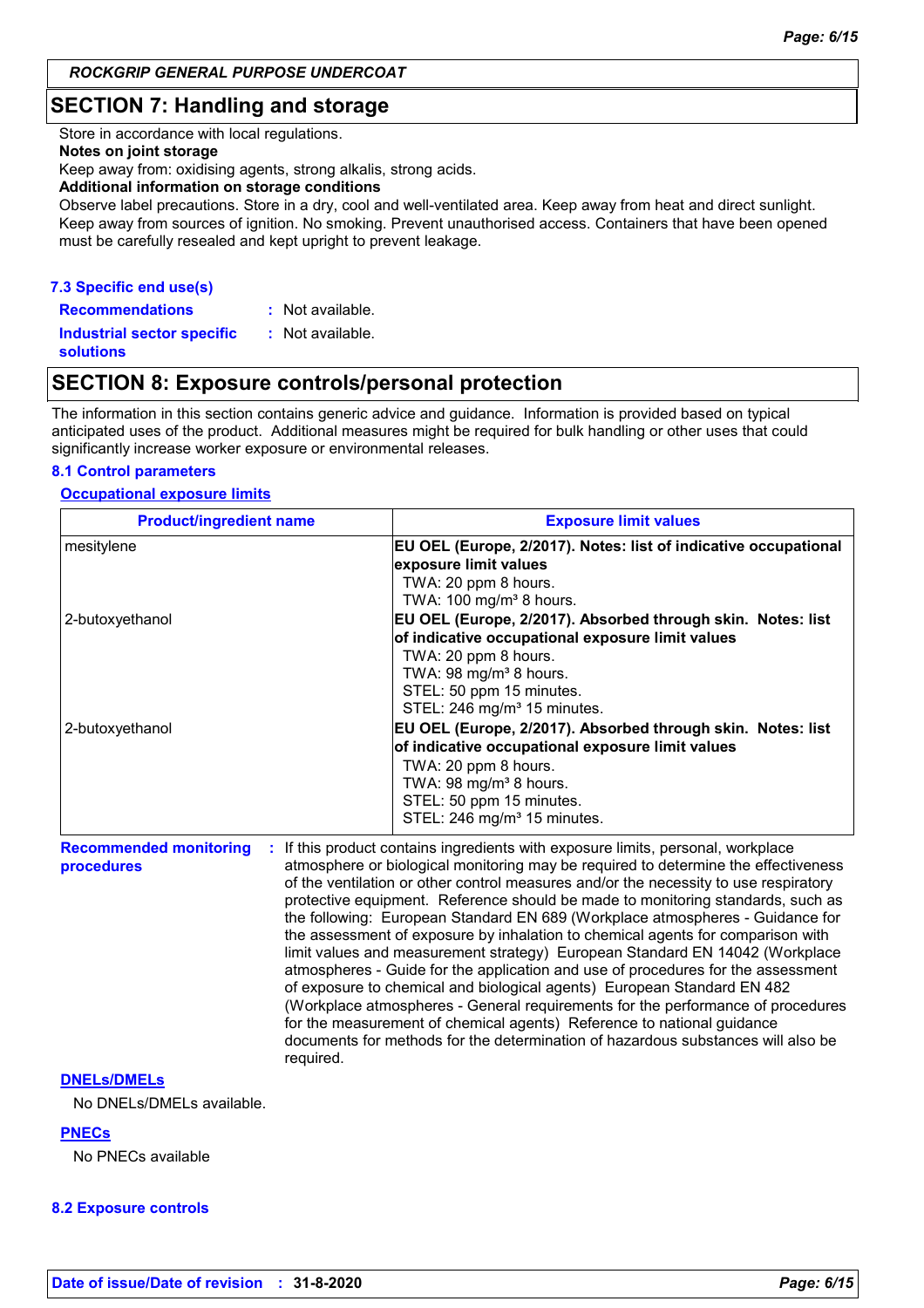| <b>Appropriate engineering</b>        | : Provide adequate ventilation. Where reasonably practicable, this should be                                                                                                                                                                                                                                                                                                                                                                                                                                                                                                                                                                                                            |
|---------------------------------------|-----------------------------------------------------------------------------------------------------------------------------------------------------------------------------------------------------------------------------------------------------------------------------------------------------------------------------------------------------------------------------------------------------------------------------------------------------------------------------------------------------------------------------------------------------------------------------------------------------------------------------------------------------------------------------------------|
| controls                              | achieved by the use of local exhaust ventilation and good general extraction. If<br>these are not sufficient to maintain concentrations of particulates and solvent<br>vapours below the OEL, suitable respiratory protection must be worn.                                                                                                                                                                                                                                                                                                                                                                                                                                             |
| <b>Individual protection measures</b> |                                                                                                                                                                                                                                                                                                                                                                                                                                                                                                                                                                                                                                                                                         |
| <b>Hygiene measures</b>               | : Wash hands, forearms and face thoroughly after handling chemical products, before<br>eating, smoking and using the lavatory and at the end of the working period.<br>Appropriate techniques should be used to remove potentially contaminated clothing.<br>Wash contaminated clothing before reusing. Ensure that eyewash stations and<br>safety showers are close to the workstation location.                                                                                                                                                                                                                                                                                       |
| <b>Eye/face protection</b>            | : Use safety eyewear designed to protect against splash of liquids.                                                                                                                                                                                                                                                                                                                                                                                                                                                                                                                                                                                                                     |
| <b>Skin protection</b>                |                                                                                                                                                                                                                                                                                                                                                                                                                                                                                                                                                                                                                                                                                         |
| <b>Hand protection</b>                |                                                                                                                                                                                                                                                                                                                                                                                                                                                                                                                                                                                                                                                                                         |
| <b>Gloves</b>                         | : When prolonged or frequently repeated contact may occur, a glove with a protection<br>class of 6 (breakthrough time >480 minutes according to EN374) is recommended.<br>Recommended gloves: Viton $\circledR$ or Nitrile, thickness $\geq 0.38$ mm.<br>When only brief contact is expected, a glove with protection class of 2 or higher<br>(breakthrough time > 30 minutes according to EN374) is recommended.<br>Recommended gloves: Nitrile, thickness ≥ 0.12 mm.<br>Gloves should be replaced regularly and if there is any sign of damage to the glove<br>material.                                                                                                              |
|                                       | The performance or effectiveness of the glove may be reduced by physical/chemical<br>damage and poor maintenance.                                                                                                                                                                                                                                                                                                                                                                                                                                                                                                                                                                       |
| <b>Body protection</b>                | : Personnel should wear antistatic clothing made of natural fibres or of high-<br>temperature-resistant synthetic fibres.                                                                                                                                                                                                                                                                                                                                                                                                                                                                                                                                                               |
| <b>Other skin protection</b>          | : Appropriate footwear and any additional skin protection measures should be<br>selected based on the task being performed and the risks involved and should be<br>approved by a specialist before handling this product.                                                                                                                                                                                                                                                                                                                                                                                                                                                               |
| <b>Respiratory protection</b>         | : If workers are exposed to concentrations above the exposure limit, they must use<br>appropriate, certified respirators.                                                                                                                                                                                                                                                                                                                                                                                                                                                                                                                                                               |
|                                       | OLD LEAD-BASED PAINTS:                                                                                                                                                                                                                                                                                                                                                                                                                                                                                                                                                                                                                                                                  |
|                                       | When surfaces are to be prepared for painting, account should be taken of the age<br>of the property and the possibility that lead-pigmented paint might be present. There<br>is a possibility that ingestion or inhalation of scrapings or dust arising from the<br>preparation work could cause health effects. As a working rule you should assume<br>that this will be the case if the age of the property is pre 1960.                                                                                                                                                                                                                                                             |
|                                       | Where possible wet sanding or chemical stripping methods should be used with<br>surfaces of this type to avoid the creation of dust. When dry sanding cannot be<br>avoided, and effective local exhaust ventilation is not available, it is recommended<br>that a dust respirator is worn, that is approved for use with lead dusts, and its type<br>selected on the basis of the COSHH assessment, taking into account the<br>Workplace Exposure Limit for lead in air. Furthermore, steps should be taken to<br>ensure containment of the dusts created, and that all practicable measures are<br>taken to clean up thoroughly all deposits of dusts in and around the affected area. |
|                                       | Respiratory protection in case of dust or spray mist formation. (particle filter EN143<br>type P2) Respiratory protection in case of vapour formation. (half mask with<br>combination filter A2-P2 til concentrations of 0,5 Vol%.)                                                                                                                                                                                                                                                                                                                                                                                                                                                     |
|                                       | The current Control of Lead at Work Regulations approved code of practice should<br>be consulted for advice on protective clothing and personal hygiene precautions.<br>Care should also be taken to exclude visitors, members of the household and<br>especially children from the affected area, during the actual work and the<br>subsequent clean up operations. All scrapings, dust, etc. should be disposed of by<br>the professional painting contractor as Hazardous Waste.                                                                                                                                                                                                     |
|                                       | Extra precautions will also need to be taken when burning off old lead-based paints<br>because fumes containing lead will be produced. It is recommended that a                                                                                                                                                                                                                                                                                                                                                                                                                                                                                                                         |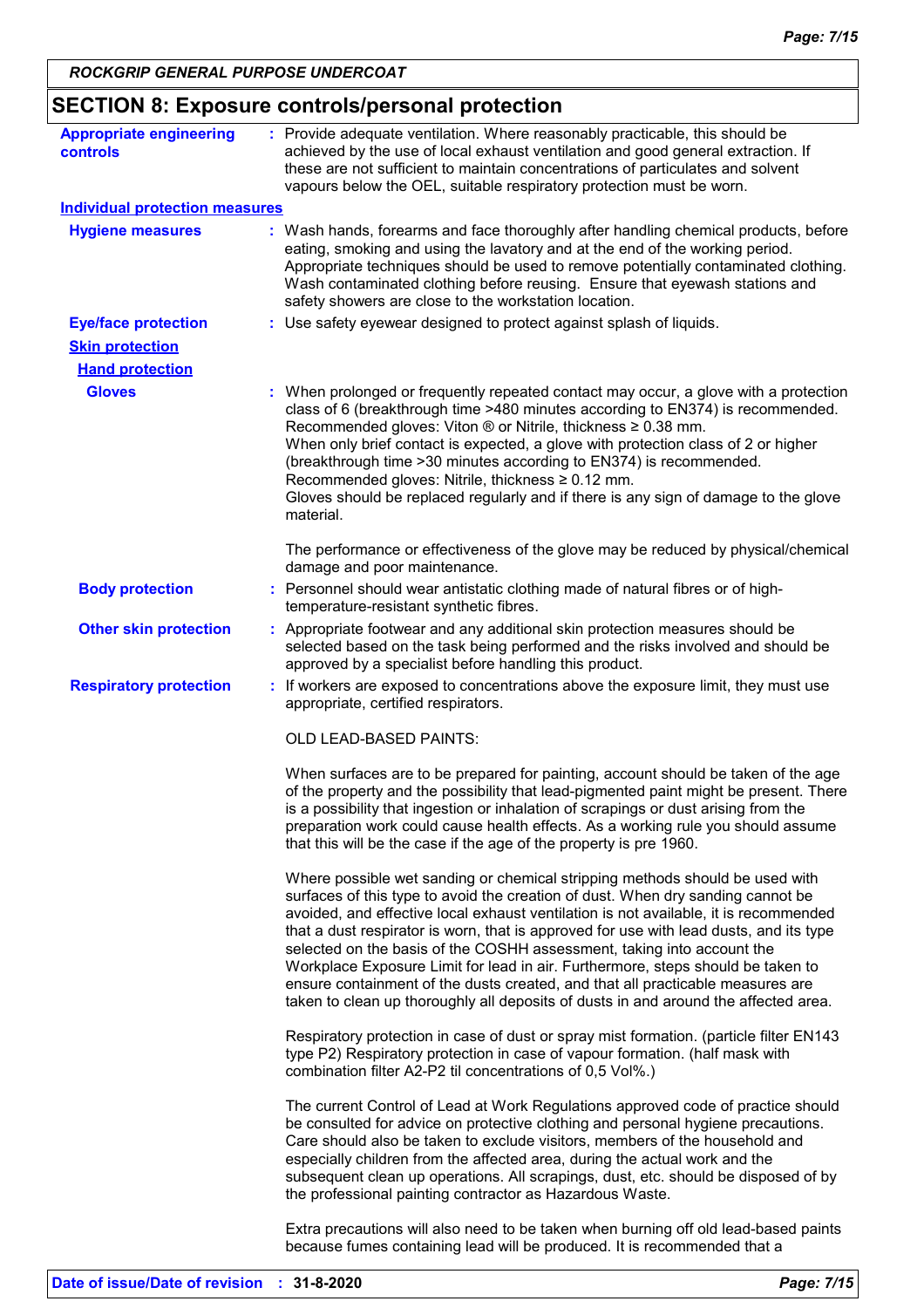## **SECTION 8: Exposure controls/personal protection**

|                                                  | respirator, approved for use with particulate fumes of lead is selected on the basis<br>of the COSHH assessment, taking into account the Workplace Exposure Limit for<br>lead in air. Similar precautions to those given above about sanding should be taken<br>with reference to protective clothing, disposal of scrapings and dusts, and exclusion<br>of other personnel and especially children from the building during actual work and<br>the subsequent clean up operations. |
|--------------------------------------------------|-------------------------------------------------------------------------------------------------------------------------------------------------------------------------------------------------------------------------------------------------------------------------------------------------------------------------------------------------------------------------------------------------------------------------------------------------------------------------------------|
|                                                  | Avoid the inhalation of dust. Wear suitable face mask if dry sanding. Special<br>precautions should be taken during surface preparation of pre-1960s paint surfaces<br>over wood and metal as they may contain harmful lead.                                                                                                                                                                                                                                                        |
| <b>Environmental exposure</b><br><b>controls</b> | : Do not allow to enter drains or watercourses.                                                                                                                                                                                                                                                                                                                                                                                                                                     |

## **SECTION 9: Physical and chemical properties**

|                                                                    |   | 9.1. Information on basic physical and chemical properties |  |  |  |  |
|--------------------------------------------------------------------|---|------------------------------------------------------------|--|--|--|--|
| <b>Appearance</b>                                                  |   |                                                            |  |  |  |  |
| <b>Physical state</b>                                              |   | : Liquid.                                                  |  |  |  |  |
| <b>Colour</b>                                                      |   | Various: See label.                                        |  |  |  |  |
| <b>Odour</b>                                                       |   | : Not available.                                           |  |  |  |  |
| <b>Odour threshold</b>                                             |   | Not available.                                             |  |  |  |  |
| pH                                                                 |   | Not available.                                             |  |  |  |  |
| <b>Melting point/freezing point</b>                                |   | $:$ Not available.                                         |  |  |  |  |
| Initial boiling point and boiling<br>range                         |   | $: 100^{\circ}$ C                                          |  |  |  |  |
| <b>Flash point</b>                                                 |   | : Closed cup: $37^{\circ}$ C                               |  |  |  |  |
| <b>Evaporation rate</b>                                            |   | Not available.                                             |  |  |  |  |
| <b>Upper/lower flammability or</b><br>explosive limits             |   | : Not available.                                           |  |  |  |  |
| <b>Vapour pressure</b>                                             |   | : Not available.                                           |  |  |  |  |
| <b>Vapour density</b>                                              |   | : Not available.                                           |  |  |  |  |
| <b>Relative density</b>                                            |   | : 1,35                                                     |  |  |  |  |
| <b>Solubility(ies)</b>                                             |   | : Insoluble in the following materials: cold water.        |  |  |  |  |
| <b>Partition coefficient: n-octanol/ : Not available.</b><br>water |   |                                                            |  |  |  |  |
| <b>Auto-ignition temperature</b>                                   |   | : Not available.                                           |  |  |  |  |
| <b>Decomposition temperature</b>                                   |   | Not available.                                             |  |  |  |  |
| <b>Viscosity</b>                                                   |   | Kinematic (room temperature): $11,85$ cm <sup>2</sup> /s   |  |  |  |  |
| <b>Explosive properties</b>                                        | ÷ | Not available.                                             |  |  |  |  |
| <b>Oxidising properties</b>                                        |   | : Not available.                                           |  |  |  |  |
| 9.2. Other information                                             |   |                                                            |  |  |  |  |
| <b>Solubility in water</b>                                         |   | : Not available.                                           |  |  |  |  |

| <b>SECTION 10: Stability and reactivity</b>       |                                                                                              |  |
|---------------------------------------------------|----------------------------------------------------------------------------------------------|--|
| <b>10.1 Reactivity</b>                            | : No specific test data related to reactivity available for this product or its ingredients. |  |
| <b>10.2 Chemical stability</b>                    | : Stable under recommended storage and handling conditions (see Section 7).                  |  |
| <b>10.3 Possibility of</b><br>hazardous reactions | : Under normal conditions of storage and use, hazardous reactions will not occur.            |  |
| <b>10.4 Conditions to avoid</b>                   | : When exposed to high temperatures may produce hazardous decomposition<br>products.         |  |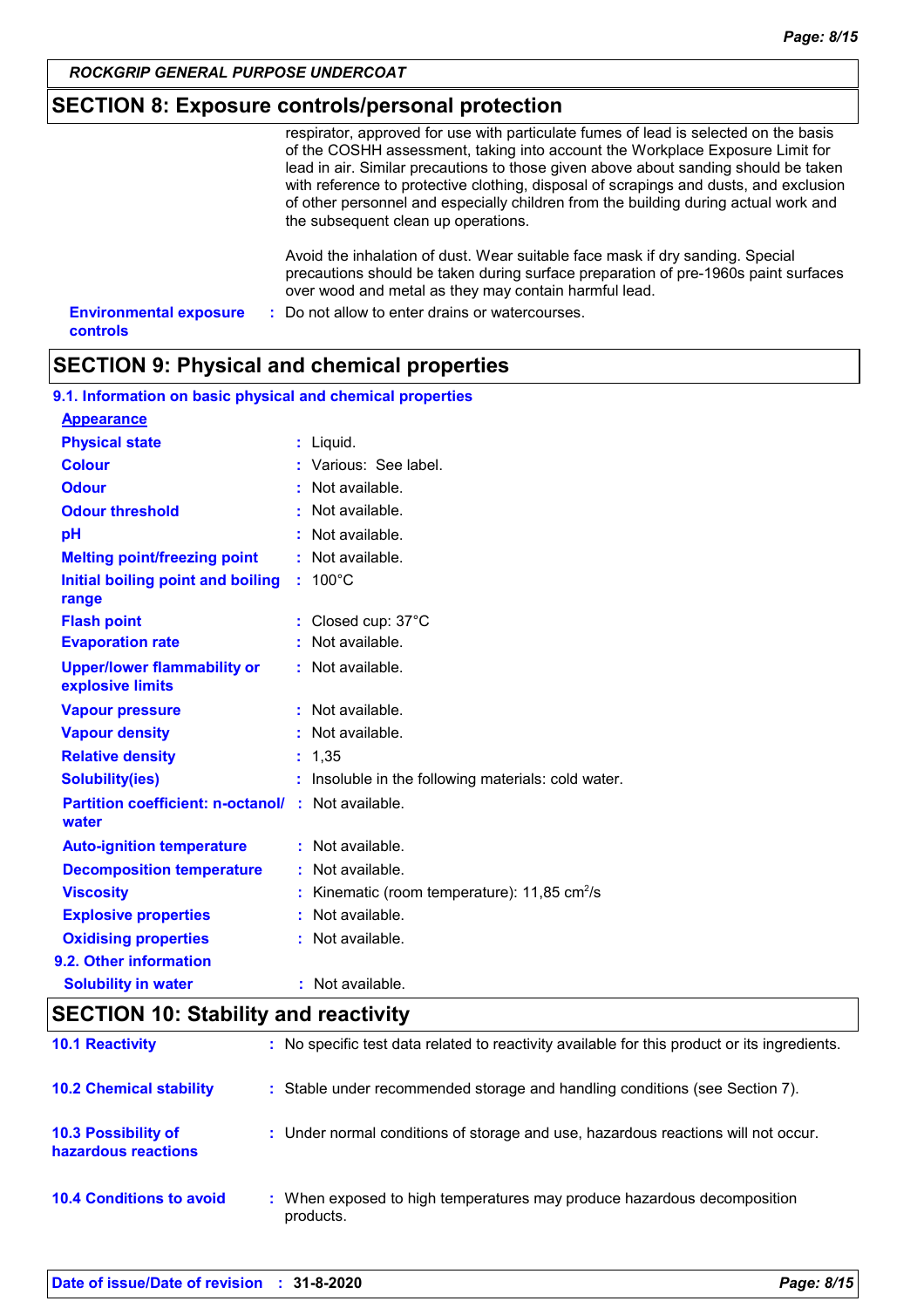### **SECTION 10: Stability and reactivity**

| <b>10.5 Incompatible materials</b>              | Keep away from the following materials to prevent strong exothermic reactions:<br>oxidising agents, strong alkalis, strong acids. |
|-------------------------------------------------|-----------------------------------------------------------------------------------------------------------------------------------|
| <b>10.6 Hazardous</b><br>decomposition products | : Decomposition products may include the following materials: carbon monoxide,<br>carbon dioxide, smoke, oxides of nitrogen.      |

## **SECTION 11: Toxicological information**

#### **11.1 Information on toxicological effects**

There are no data available on the mixture itself. The mixture has been assessed following the conventional method of the CLP Regulation (EC) No 1272/2008 and is classified for toxicological properties accordingly. See Sections 2 and 3 for details.

Exposure to component solvent vapour concentrations in excess of the stated occupational exposure limit may result in adverse health effects such as mucous membrane and respiratory system irritation and adverse effects on the kidneys, liver and central nervous system. Symptoms and signs include headache, dizziness, fatigue, muscular weakness, drowsiness and, in extreme cases, loss of consciousness.

Solvents may cause some of the above effects by absorption through the skin. Repeated or prolonged contact with the mixture may cause removal of natural fat from the skin, resulting in non-allergic contact dermatitis and absorption through the skin.

If splashed in the eyes, the liquid may cause irritation and reversible damage.

Ingestion may cause nausea, diarrhea and vomiting.

This takes into account, where known, delayed and immediate effects and also chronic effects of components from short-term and long-term exposure by oral, inhalation and dermal routes of exposure and eye contact.

Contains butanone oxime, neodecanoic acid, cobalt salt. May produce an allergic reaction.

#### **Acute toxicity**

| <b>Product/ingredient name</b> | <b>Result</b>                 | <b>Species</b> | <b>Dose</b> | <b>Exposure</b> |
|--------------------------------|-------------------------------|----------------|-------------|-----------------|
| Solvent naphtha                | <b>LC50 Inhalation Vapour</b> | Rat            | >5500 ppm   | 4 hours         |
| (petroleum), medium aliph.     |                               |                |             |                 |
|                                | LD50 Dermal                   | Rabbit         | >3000 mg/kg |                 |
|                                | LD50 Oral                     | Rat            | >5000 mg/kg |                 |
| Solvent naphtha                | <b>LDLo Oral</b>              | Rat            | 5 mL/kg     |                 |
| (petroleum), heavy arom.       |                               |                |             |                 |
| 2-butoxyethanol                | LC50 Inhalation Gas.          | Mouse          | 700 ppm     | 7 hours         |
|                                | LD50 Dermal                   | Guinea pig     | 230 uL/kg   |                 |
|                                | LD50 Dermal                   | Rabbit         | 220 mg/kg   |                 |
|                                | LD50 Intraperitoneal          | Mouse          | 536 mg/kg   |                 |
|                                | LD50 Intraperitoneal          | Rabbit         | 220 mg/kg   |                 |
|                                | LD50 Intraperitoneal          | Rat            | 220 mg/kg   |                 |
|                                | LD50 Intravenous              | Mouse          | 1130 mg/kg  |                 |
|                                | LD50 Intravenous              | Rabbit         | 252 mg/kg   |                 |
|                                | LD50 Intravenous              | Rat            | 307 mg/kg   |                 |
|                                | LD50 Oral                     | Guinea pig     | 1200 mg/kg  |                 |
|                                | LD50 Oral                     | Mouse          | 1230 mg/kg  |                 |
|                                | LD50 Oral                     | Mouse          | 1167 mg/kg  |                 |
|                                | LD50 Oral                     | Rabbit         | 300 mg/kg   |                 |
|                                | LD50 Oral                     | Rabbit         | 320 mg/kg   |                 |
|                                | LD50 Oral                     | Rat            | 917 mg/kg   |                 |
|                                | LD50 Oral                     | Rat            | 250 mg/kg   |                 |
|                                | LD50 Route of exposure        | Mammal -       | 1500 mg/kg  |                 |
|                                | unreported                    | species        |             |                 |
|                                |                               | unspecified    |             |                 |
|                                | LD50 Route of exposure        | Mouse          | 1050 mg/kg  |                 |
|                                | unreported                    |                |             |                 |
|                                | LD50 Route of exposure        | Rat            | 917 mg/kg   |                 |
|                                | unreported                    |                |             |                 |
|                                | <b>LDLo Oral</b>              | Human          | 143 mg/kg   |                 |
|                                | <b>LDLo Oral</b>              | Rat            | 1500 mg/kg  |                 |
|                                | <b>LDLo Subcutaneous</b>      | Mouse          | 500 mg/kg   |                 |
|                                | <b>TDLo Intraperitoneal</b>   | Mammal -       | 100 mg/kg   |                 |
|                                |                               | species        |             |                 |
|                                |                               | unspecified    |             |                 |
|                                |                               |                |             |                 |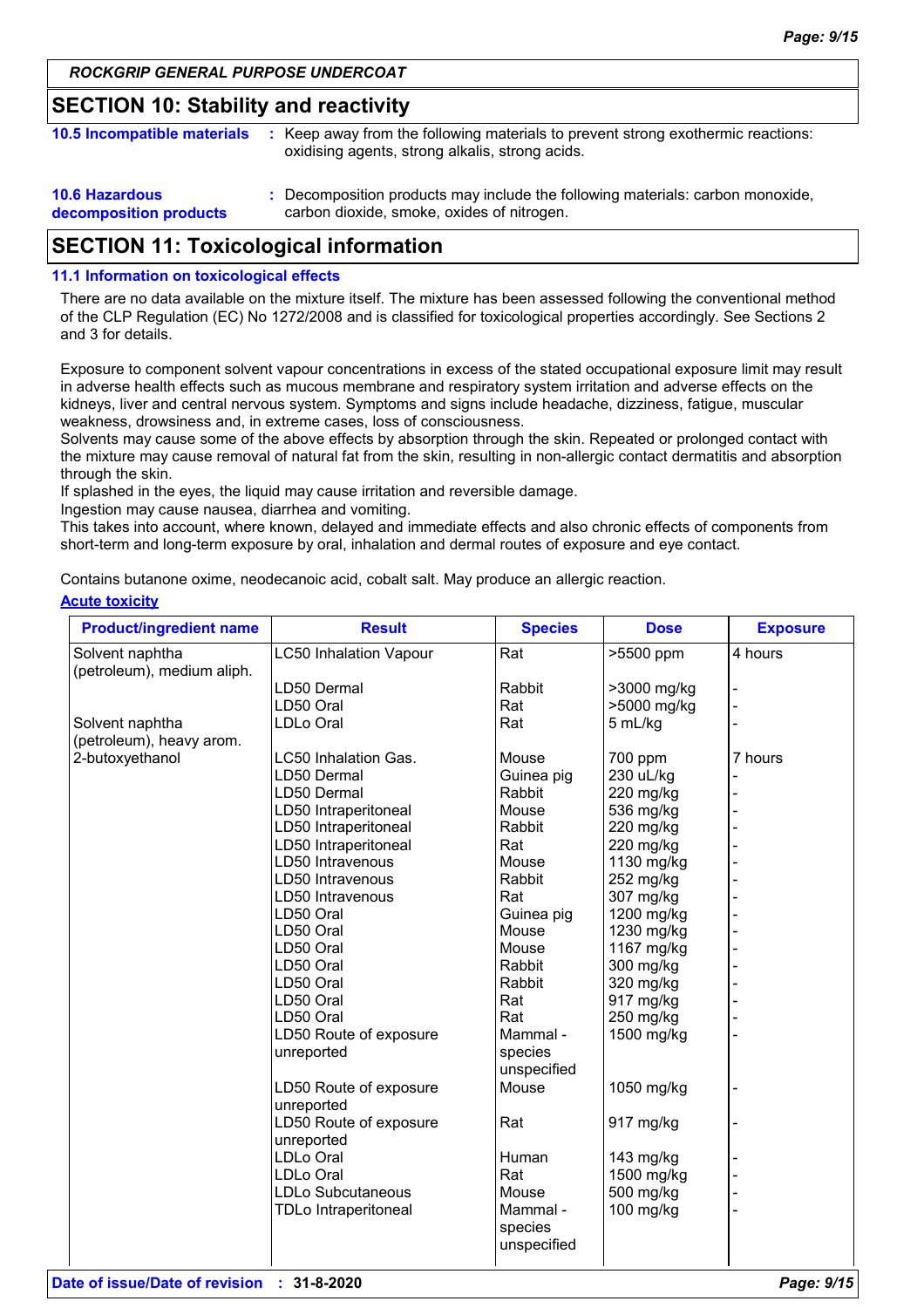## **SECTION 11: Toxicological information**

| <b>TDLo Oral</b>       | Man - Male | 132 mg/kg  |   |
|------------------------|------------|------------|---|
| <b>TDLo Oral</b>       | Rat        | 500 mg/kg  |   |
| <b>TDLo Oral</b>       | Woman -    | 600 mg/kg  | - |
|                        | Female     |            |   |
| TDLo Oral              | Woman -    | 7813 uL/kg | - |
|                        | Female     |            |   |
| TDLo Route of exposure | Rat        | 250 mg/kg  | - |
| unreported             |            |            |   |
|                        |            |            |   |

**Conclusion/Summary :** Not available.

## **Acute toxicity estimates**

Not available.

### **Irritation/Corrosion**

| <b>Product/ingredient name</b>                          | <b>Result</b>            | <b>Species</b> | <b>Score</b> | <b>Exposure</b>    | <b>Observation</b> |
|---------------------------------------------------------|--------------------------|----------------|--------------|--------------------|--------------------|
| Solvent naphtha (petroleum),                            | Skin - Mild irritant     | Rabbit         |              | 24 hours 500       |                    |
| heavy arom.                                             |                          |                |              | microliters        |                    |
| Methyl ethyl ketoxime                                   | Eyes - Severe irritant   | Rabbit         |              | 100<br>microliters |                    |
| mesitylene                                              | Eyes - Mild irritant     | Rabbit         | -            | 24 hours 500       |                    |
|                                                         |                          |                |              | milligrams         |                    |
|                                                         | Skin - Moderate irritant | Rabbit         | -            | 24 hours 20        |                    |
|                                                         |                          |                |              | milligrams         |                    |
| 2-butoxyethanol                                         | Eyes - Moderate irritant | Rabbit         | -            | 24 hours 100       |                    |
|                                                         |                          |                |              | milligrams         |                    |
|                                                         | Eyes - Severe irritant   | Rabbit         | -            | 100<br>milligrams  |                    |
|                                                         | Skin - Mild irritant     | Rabbit         | -            | 500                |                    |
|                                                         |                          |                |              | milligrams         |                    |
| <b>Conclusion/Summary</b>                               | : Not available.         |                |              |                    |                    |
| <b>Sensitisation</b>                                    |                          |                |              |                    |                    |
| <b>Conclusion/Summary</b>                               | : Not available.         |                |              |                    |                    |
| <b>Mutagenicity</b>                                     |                          |                |              |                    |                    |
| <b>Conclusion/Summary</b>                               | : Not available.         |                |              |                    |                    |
| <b>Carcinogenicity</b>                                  |                          |                |              |                    |                    |
| <b>Conclusion/Summary</b>                               | : Not available.         |                |              |                    |                    |
| <b>Reproductive toxicity</b>                            |                          |                |              |                    |                    |
| <b>Conclusion/Summary</b>                               | : Not available.         |                |              |                    |                    |
| <b>Teratogenicity</b>                                   |                          |                |              |                    |                    |
| <b>Conclusion/Summary</b>                               | : Not available.         |                |              |                    |                    |
| <b>Specific target organ toxicity (single exposure)</b> |                          |                |              |                    |                    |
|                                                         |                          |                |              |                    |                    |

| <b>Product/ingredient name</b>               | <b>Category</b> | <b>Route of</b><br>exposure | <b>Target organs</b> |
|----------------------------------------------|-----------------|-----------------------------|----------------------|
| Naphtha (petroleum), hydrodesulfurized heavy | Category 3      | Not applicable.             | Narcotic effects     |

#### **Specific target organ toxicity (repeated exposure)**

| <b>Product/ingredient name</b>                                                             | <b>Category</b>          | <b>Route of</b><br>exposure      | <b>Target organs</b>                                  |
|--------------------------------------------------------------------------------------------|--------------------------|----------------------------------|-------------------------------------------------------|
| Naphtha (petroleum), hydrodesulfurized heavy<br>Solvent naphtha (petroleum), medium aliph. | Category 2<br>Category 1 | Not determined<br>Not determined | respiratory system<br>central nervous<br>system (CNS) |

**Aspiration hazard**

| <b>Product/ingredient name</b>               | <b>Result</b>                         |
|----------------------------------------------|---------------------------------------|
| Naphtha (petroleum), hydrodesulfurized heavy | <b>ASPIRATION HAZARD - Category 1</b> |
| Solvent naphtha (petroleum), medium aliph.   | <b>ASPIRATION HAZARD - Category 1</b> |
| Solvent naphtha (petroleum), heavy arom.     | <b>ASPIRATION HAZARD - Category 1</b> |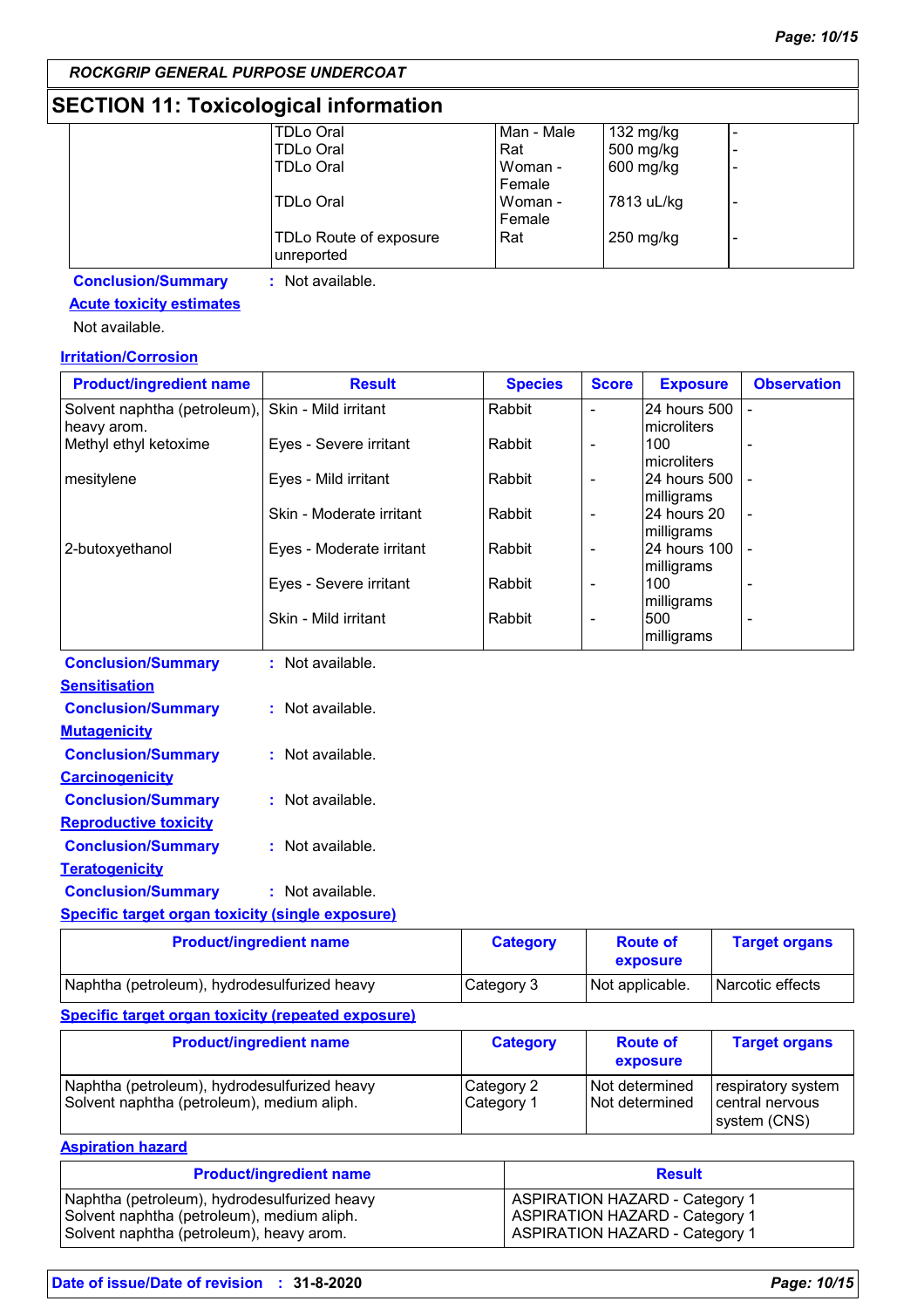### **SECTION 11: Toxicological information**

**Other information :** Not available.

## **SECTION 12: Ecological information**

#### **12.1 Toxicity**

There are no data available on the mixture itself. Do not allow to enter drains or watercourses.

The mixture has been assessed following the summation method of the CLP Regulation (EC) No 1272/2008 and is classified for eco-toxicological properties accordingly. See Sections 2 and 3 for details.

| <b>Product/ingredient name</b> | <b>Result</b>                        | <b>Species</b>                | <b>Exposure</b> |
|--------------------------------|--------------------------------------|-------------------------------|-----------------|
| mesitylene                     | Chronic NOEC 400 µg/l Fresh water    | Daphnia - Daphnia magna       | 21 days         |
| 2-butoxyethanol                | Acute EC50 >1000 mg/l Fresh water    | Daphnia - Daphnia magna       | 48 hours        |
| 2-butoxyethanol                | Acute EC50 >1000 mg/l Fresh water    | Daphnia - Daphnia magna       | 48 hours        |
|                                | Acute LC50 800000 µg/l Marine water  | Crustaceans - Crangon crangon | 48 hours        |
|                                | Acute LC50 1490000 µg/l Fresh water  | Fish - Lepomis macrochirus    | 196 hours       |
|                                | Acute LC50 1250000 µg/l Marine water | Fish - Menidia beryllina      | 96 hours        |

**Conclusion/Summary :** Not available.

#### **12.2 Persistence and degradability**

**Conclusion/Summary :** Not available.

#### **12.3 Bioaccumulative potential**

| <b>Product/ingredient name</b>                         | LogP <sub>ow</sub> | <b>BCF</b>  | <b>Potential</b> |
|--------------------------------------------------------|--------------------|-------------|------------------|
| Naphtha (petroleum),<br>hydrodesulfurized heavy        |                    | 10 to 2500  | high             |
| Solvent naphtha (petroleum), 2.8 to 6.5<br>heavy arom. |                    | 199 to 5780 | high             |
| Methyl ethyl ketoxime                                  | 0,63               | l2.5 to 5.8 | low              |
| calcium bis                                            |                    | 2,96        | low              |
| (2-ethylhexanoate)                                     |                    |             |                  |
| mesitylene                                             | 3,42               | 161         | low              |
| 2-butoxyethanol                                        | 0,81               |             | low              |
| 2-butoxyethanol                                        | 0,81               |             | low              |

| <b>12.4 Mobility in soil</b>                            |                  |
|---------------------------------------------------------|------------------|
| <b>Soil/water partition</b><br><b>coefficient (Koc)</b> | : Not available. |
| <b>Mobility</b>                                         | : Not available. |

| 12.5 Results of PBT and vPvB assessment |                   |  |
|-----------------------------------------|-------------------|--|
| <b>PBT</b>                              | : Not applicable. |  |
| vPvB                                    | : Not applicable. |  |

**12.6 Other adverse effects** : No known significant effects or critical hazards.

## **SECTION 13: Disposal considerations**

The information in this section contains generic advice and guidance. The list of Identified Uses in Section 1 should be consulted for any available use-specific information provided in the Exposure Scenario(s).

#### **13.1 Waste treatment methods**

**Product**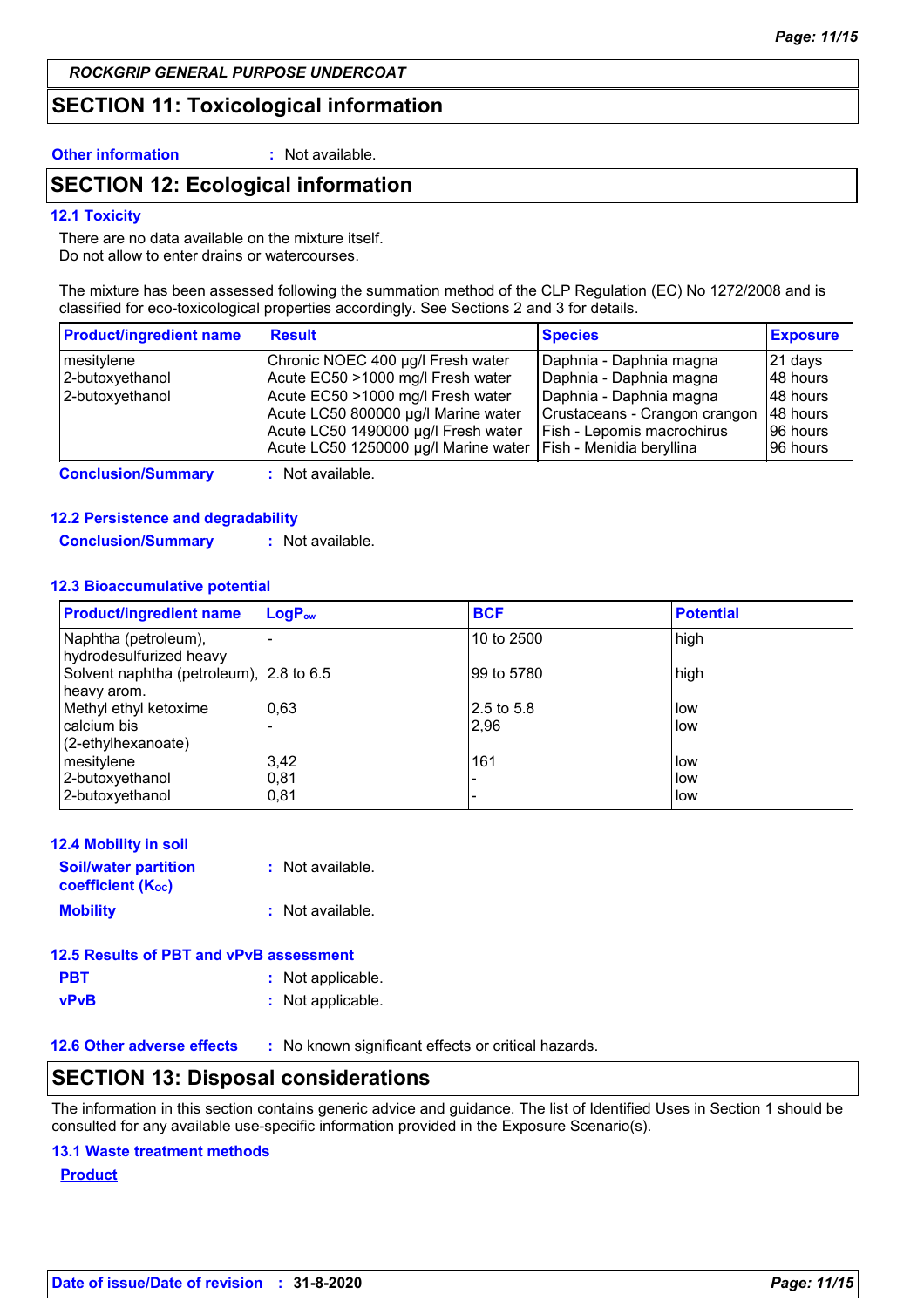## **SECTION 13: Disposal considerations**

| <b>Methods of disposal</b>     | The generation of waste should be avoided or minimised wherever possible.<br>Disposal of this product, solutions and any by-products should at all times comply<br>with the requirements of environmental protection and waste disposal legislation<br>and any regional local authority requirements. Dispose of surplus and non-<br>recyclable products via a licensed waste disposal contractor. Waste should not be<br>disposed of untreated to the sewer unless fully compliant with the requirements of<br>all authorities with jurisdiction.          |  |
|--------------------------------|-------------------------------------------------------------------------------------------------------------------------------------------------------------------------------------------------------------------------------------------------------------------------------------------------------------------------------------------------------------------------------------------------------------------------------------------------------------------------------------------------------------------------------------------------------------|--|
| <b>Hazardous waste</b>         | The classification of the product may meet the criteria for a hazardous waste.<br>÷.                                                                                                                                                                                                                                                                                                                                                                                                                                                                        |  |
| <b>Disposal considerations</b> | Do not allow to enter drains or watercourses.<br>Dispose of according to all federal, state and local applicable regulations.<br>If this product is mixed with other wastes, the original waste product code may no<br>longer apply and the appropriate code should be assigned.<br>For further information, contact your local waste authority.                                                                                                                                                                                                            |  |
| <b>Packaging</b>               |                                                                                                                                                                                                                                                                                                                                                                                                                                                                                                                                                             |  |
| <b>Methods of disposal</b>     | The generation of waste should be avoided or minimised wherever possible. Waste<br>packaging should be recycled. Incineration or landfill should only be considered<br>when recycling is not feasible.                                                                                                                                                                                                                                                                                                                                                      |  |
| <b>Disposal considerations</b> | Using information provided in this safety data sheet, advice should be obtained from<br>the relevant waste authority on the classification of empty containers.<br>Empty containers must be scrapped or reconditioned.<br>Dispose of containers contaminated by the product in accordance with local or<br>national legal provisions.                                                                                                                                                                                                                       |  |
| <b>Type of packaging</b>       | European waste catalogue (EWC)                                                                                                                                                                                                                                                                                                                                                                                                                                                                                                                              |  |
| <b>CEPE Paint Guidelines</b>   | 15 01 10*<br>packaging containing residues of or contaminated by<br>hazardous substances                                                                                                                                                                                                                                                                                                                                                                                                                                                                    |  |
| <b>Special precautions</b>     | This material and its container must be disposed of in a safe way. Care should be<br>taken when handling emptied containers that have not been cleaned or rinsed out.<br>Empty containers or liners may retain some product residues. Vapour from product<br>residues may create a highly flammable or explosive atmosphere inside the<br>container. Do not cut, weld or grind used containers unless they have been cleaned<br>thoroughly internally. Avoid dispersal of spilt material and runoff and contact with<br>soil, waterways, drains and sewers. |  |

## **SECTION 14: Transport information**

| Information pertaining to IATA and ADN is considered not relevant since the  |  |
|------------------------------------------------------------------------------|--|
| material is not packaged in the correct approved packaging required of these |  |
| methods of transport.                                                        |  |

|                                           | <b>ADR</b>      | <b>IMDG</b>    |
|-------------------------------------------|-----------------|----------------|
| 14.1 UN number                            | <b>UN1263</b>   | <b>UN1263</b>  |
| 14.2 UN proper<br>shipping name           | <b>PAINT</b>    | <b>PAINT</b>   |
| <b>14.3 Transport</b><br>hazard class(es) |                 |                |
| <b>Class</b>                              | 3               | 3              |
| <b>Subsidiary class</b>                   | -               | -              |
| <b>14.4 Packing group</b>                 | $\mathbf{III}$  | $\mathbf{III}$ |
| 14.5<br><b>Environmental</b><br>hazards   |                 |                |
| <b>Marine pollutant</b>                   | No.             | No.            |
| Date of issue/Date of revision            | 31-8-2020<br>÷. | Page: 12/15    |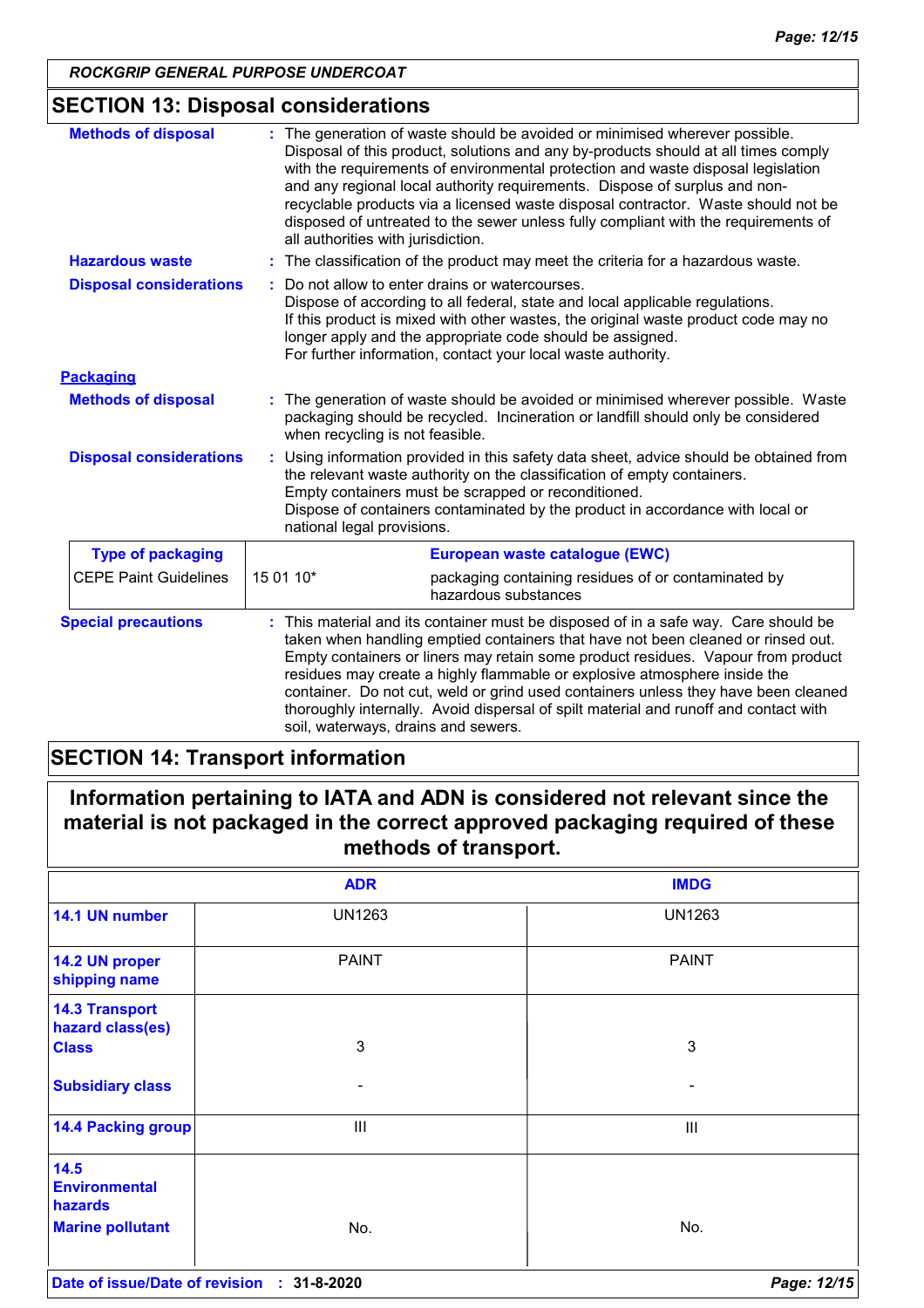## **Information pertaining to IATA and ADN is considered not relevant since the material is not packaged in the correct approved packaging required of these methods of transport.**

| <b>Marine pollutant</b><br>substances          |                                                                                                                                                                                                                        | Not available. |
|------------------------------------------------|------------------------------------------------------------------------------------------------------------------------------------------------------------------------------------------------------------------------|----------------|
| 14.6 Special<br>precautions for<br><b>user</b> | Transport within user's premises: always<br>transport in closed containers that are upright<br>and secure. Ensure that persons transporting<br>the product know what to do in the event of an<br>accident or spillage. |                |
| <b>HI/Kemler number</b>                        | 30                                                                                                                                                                                                                     |                |
| <b>Emergency</b><br>schedules (EmS)            |                                                                                                                                                                                                                        | $F-E$ , S-E    |
|                                                |                                                                                                                                                                                                                        |                |

| 14.7 Transport in bulk<br>according to Annex II of<br><b>MARPOL and the IBC Code</b> | : Not applicable.                                                                                                                                                               |                                                                                                                                                                                                                                                                                                                     |
|--------------------------------------------------------------------------------------|---------------------------------------------------------------------------------------------------------------------------------------------------------------------------------|---------------------------------------------------------------------------------------------------------------------------------------------------------------------------------------------------------------------------------------------------------------------------------------------------------------------|
| <b>Additional</b><br>information                                                     | Viscous substance exemption In pack sizes<br>less than 450 litres, under the terms of 2.2.3.1.<br>this product is not subject to the provisions of<br>ADR.<br>Tunnel code (D/E) | Viscous substance exemption In pack sizes<br>up to and including 30 litres, under the terms of<br>2.3.2.5, this product is not subject to the<br>packaging,<br>labelling and marking requirements of the<br>IMDG Code, but both full documentation and<br>placarding of cargo transport units is still<br>required. |

## **SECTION 15: Regulatory information**

#### **15.1 Safety, health and environmental regulations/legislation specific for the substance or mixture**

#### **EU Regulation (EC) No. 1907/2006 (REACH)**

**Annex XIV - List of substances subject to authorisation**

#### **Annex XIV**

None of the components are listed, or the component present is below its threshold.

#### **Substances of very high concern**

None of the components are listed, or the component present is below its threshold.

**Annex XVII - Restrictions :** Not applicable. **on the manufacture,**

**placing on the market and use of certain dangerous substances, mixtures and articles**

#### **Other EU regulations**

**VOC for Ready-for-Use Mixture :** Not applicable.

#### **Ozone depleting substances (1005/2009/EU)**

Not listed.

#### **Prior Informed Consent (PIC) (649/2012/EU)**

Not listed.

#### **Seveso Directive**

This product may add to the calculation for determining whether a site is within the scope of the Seveso Directive on major accident hazards.

**International regulations**

**Chemical Weapon Convention List Schedules I, II & III Chemicals**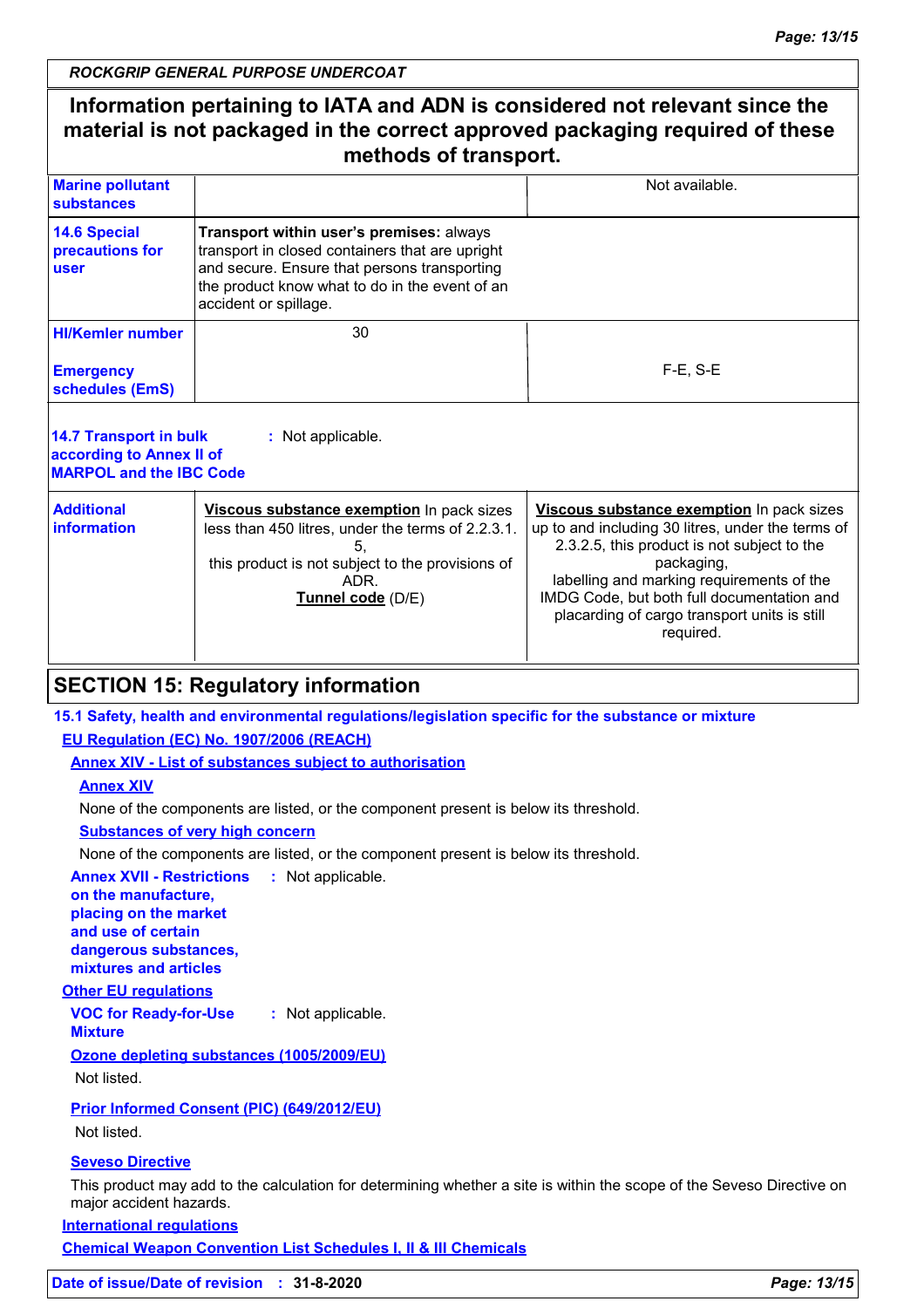## **SECTION 15: Regulatory information**

#### Not listed.

#### **Montreal Protocol (Annexes A, B, C, E)**

Not listed.

## **Stockholm Convention on Persistent Organic Pollutants**

Not listed.

## **Rotterdam Convention on Prior Informed Consent (PIC)**

Not listed.

## **UNECE Aarhus Protocol on POPs and Heavy Metals**

Not listed.

| <b>15.2 Chemical safety</b> | : No Chemical Safety Assessment has been carried out. |
|-----------------------------|-------------------------------------------------------|
|-----------------------------|-------------------------------------------------------|

#### **assessment**

## **SECTION 16: Other information**

| <b>CEPE code</b> |  |
|------------------|--|
|------------------|--|

 $\nabla$  Indicates information that has changed from previously issued version.

| <b>Abbreviations and acronyms : ATE = Acute Toxicity Estimate</b> |  | CLP = Classification, Labelling and Packaging Regulation [Regulation (EC) No.<br>1272/2008]<br>DMEL = Derived Minimal Effect Level<br>DNEL = Derived No Effect Level<br>EUH statement = CLP-specific Hazard statement |
|-------------------------------------------------------------------|--|-----------------------------------------------------------------------------------------------------------------------------------------------------------------------------------------------------------------------|
|                                                                   |  | PBT = Persistent, Bioaccumulative and Toxic<br>PNEC = Predicted No Effect Concentration<br><b>RRN = REACH Registration Number</b><br>vPvB = Very Persistent and Very Bioaccumulative                                  |

#### **Procedure used to derive the classification according to Regulation (EC) No. 1272/2008 [CLP/GHS]**

| <b>Classification</b>   | <b>Justification</b>  |
|-------------------------|-----------------------|
| Flam. Lig. 3, H226      | On basis of test data |
| ISTOT RE 2. H373        | Calculation method    |
| Aquatic Chronic 3, H412 | Calculation method    |

#### **Full text of abbreviated H statements**

| H226   | Flammable liquid and vapour.                                                |
|--------|-----------------------------------------------------------------------------|
| H302   | Harmful if swallowed.                                                       |
| H304   | May be fatal if swallowed and enters airways.                               |
| H312   | Harmful in contact with skin.                                               |
| H315   | Causes skin irritation.                                                     |
| H317   | May cause an allergic skin reaction.                                        |
| l H318 | Causes serious eye damage.                                                  |
| H319   | Causes serious eye irritation.                                              |
| H332   | Harmful if inhaled.                                                         |
| H335   | May cause respiratory irritation.                                           |
| H336   | May cause drowsiness or dizziness.                                          |
| H351   | Suspected of causing cancer.                                                |
| H361fd | Suspected of damaging fertility. Suspected of damaging the<br>unborn child. |
| H372   | Causes damage to organs through prolonged or repeated<br>exposure.          |
| H373   | May cause damage to organs through prolonged or repeated<br>exposure.       |
| H411   | Toxic to aquatic life with long lasting effects.                            |
| H412   | Harmful to aquatic life with long lasting effects.                          |

#### **Full text of classifications [CLP/GHS]**